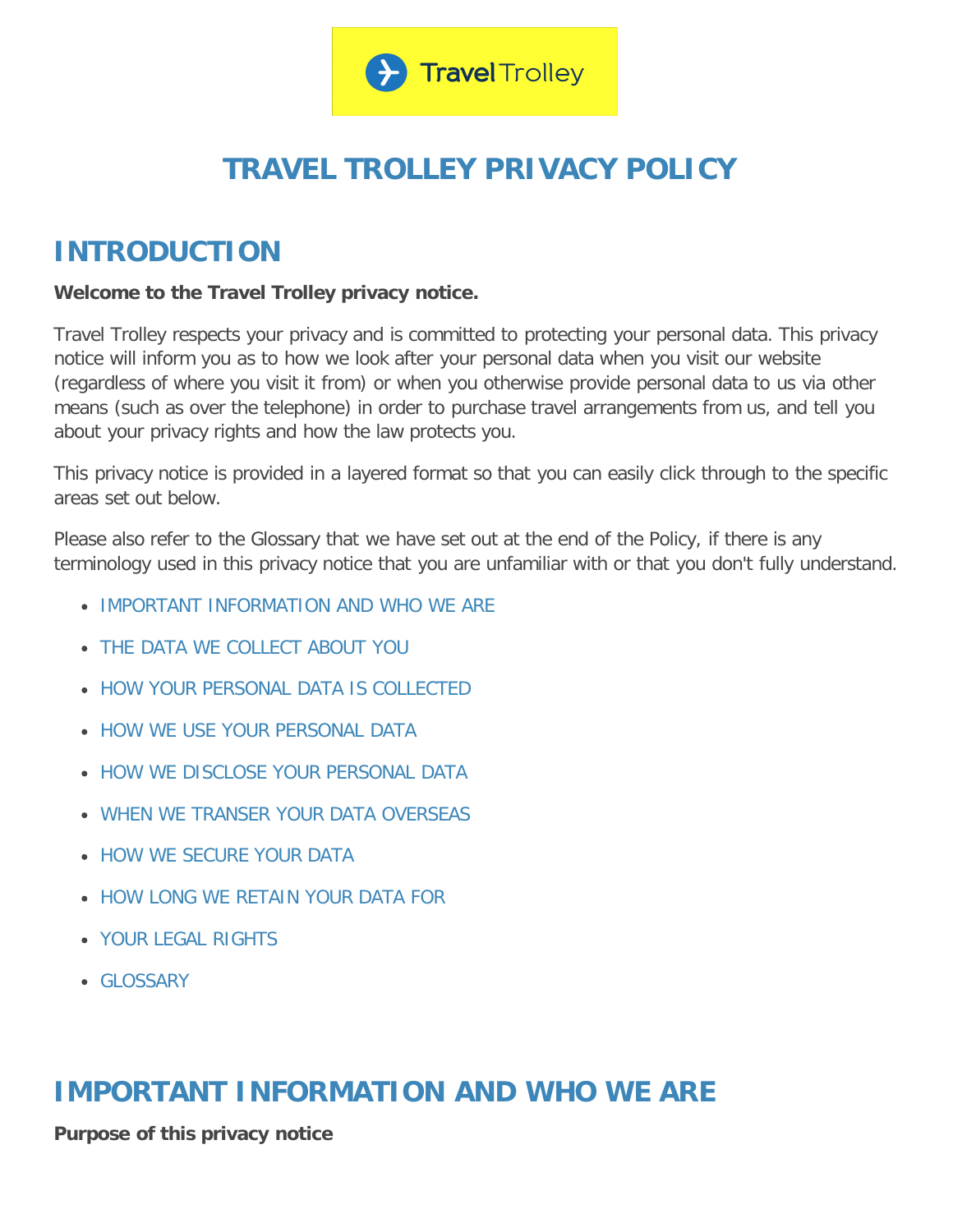This privacy notice aims to give you information on how Travel Trolley collects and processes your personal data, including any data you may provide through this website or via any other means (such as over the telephone) when you book travel arrangements with us, when you sign up to our newsletter, when you take part in a competition, fill out an online customer service request form, use our online Live Chat function or [contact us](https://www.traveltrolley.co.uk/contact-us/) via social medical channels, etc.

This website is not intended for children and we do not collect data in relation to children.

It is important that you read this privacy notice together with any other privacy notice or fair processing notice we may provide on specific occasions when we are collecting or processing personal data about you so that you are fully aware of how and why we are using your data. This privacy notice supplements the other notices and is not intended to override them.

### **Controller**

Southall Travel, a company registered in England & Wales with company registration number 01869431 and registered office address of 19 South Road, Southall, Middlesex, UB1 1SU trading as "Southall Travel", "Away Holidays", "Travel Trolley", "ST Fly", "ST Sports" and "Fly Sharp", is the data controller and responsible for your personal data (collectively referred to as "Southall Travel" "we", "us" or "our" in this privacy notice).

We have appointed a data privacy manager who is responsible for overseeing questions in relation to this privacy notice. If you have any questions about this privacy notice, including any requests to exercise your [legal rights](#page-10-0), please contact the data privacy manager using the details set out below.

### **CONTACT DETAILS**

Our full details are: Full name of legal entity: Southall Travel Limited Name of data privacy manager: Sheilendra Tomar Email address: [sheilendra@southalltravel.co.uk](mailto:sheilendra@southalltravel.co.uk) Postal address: 19 South Road, Southall, Middlesex, UB1 1SU

You have the right to make a complaint at any time to the Information Commissioner's Office (ICO), the UK supervisory authority for data protection issues *([ico.org.uk](https://ico.org.uk/))*. We would, however, appreciate the chance to deal with your concerns before you approach the ICO so please [contact us](https://www.traveltrolley.co.uk/contact-us/) in the first instance.

### **Changes to the privacy notice and your duty to inform us of changes**

This version was last updated on 25 May 2018 and historic versions can be obtained by [contacting us](https://www.traveltrolley.co.uk/contact-us/).

It is important that the personal data we hold about you is accurate and current. Please keep us informed if any of the details you provide to us should change, during the course of your relationship with us.

#### **Third-party links**

This website may include links to third-party websites, plug-ins and applications. Clicking on those links or enabling those connections may allow third parties to collect or share data about you. We do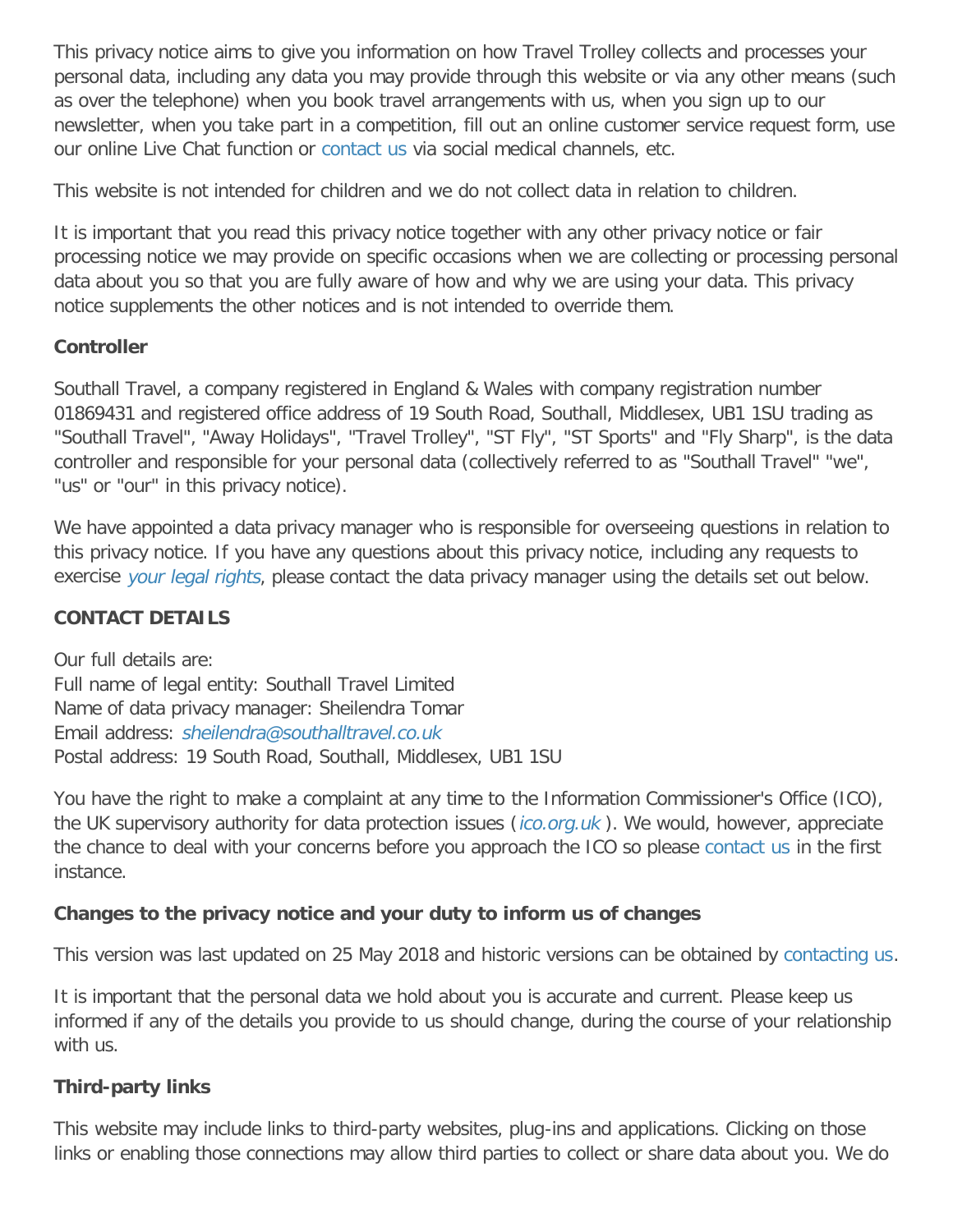not control these third-party websites and are not responsible for their privacy statements. When you leave our website, we encourage you to read the privacy notice of every website you visit.

# <span id="page-2-0"></span>**THE DATA WE COLLECT ABOUT YOU**

Personal data, or personal information, means any information about an individual from which that person can be identified. It does not include data where the identity has been removed (anonymous data).

We may collect, use, store and transfer different kinds of personal data about you which we have grouped together follows:

## **(A) Identity Data**

This includes data relating specifically to your identity, such as your first name, maiden name, last name, or similar identifier, marital status, title, date of birth and gender.

### **(B) Contact Data**

This includes data relating to how you may be contacted, such as your billing address, delivery address, email address and telephone numbers.

### **(C) Financial Data**

This includes data relating to your means and methods of payment, such as your bank account and payment card details.

#### **(D) Transaction Data**

This includes data relating to the transactions you have carried out with us, such as details about payments to and from you and other details of products and services you have purchased from us.

### **(E) Technical Data**

This includes more technical data that we may obtain when you make use of our website, such as your internet protocol (IP) address, your login data, browser type and version, time zone setting and location, browser plug-in types and versions, operating system and platform and other technology on the devices you use to access this website.

### **(F) Usage Data**

This includes information about how you use our website, products and services.

#### **(G) Marketing and Communications Data**

This includes your preferences in relation to whether or not you want to receive marketing from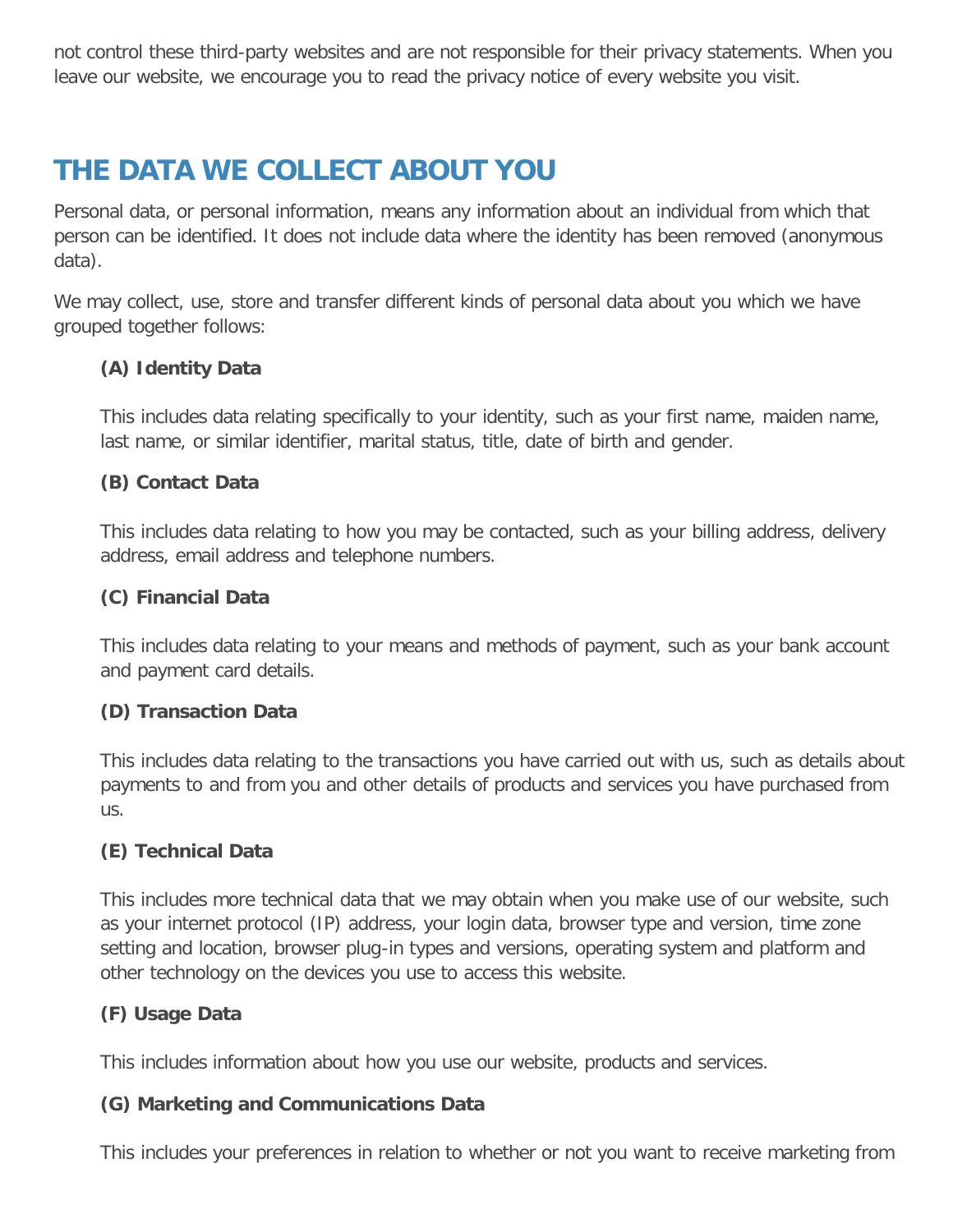us and our third parties and also your communication preferences.

We also collect, use and share **Aggregated Data** such as statistical or demographic data for any purpose. Aggregated Data may be derived from your personal data but is not considered personal data in law as this data does **not** directly or indirectly reveal your identity. For example, we may aggregate your Usage Data to calculate the percentage of users accessing a specific website feature. However, if we combine or connect Aggregated Data with your personal data so that it can directly or indirectly identify you, we will treat the combined data as personal data which will be used in accordance with this privacy notice.

## **Special Categories of Personal Data**

We may collect the following special categories of personal data about you.

Details about your:

- dietary requirements which may disclose your religious or philosophical beliefs;
- health

We collect and process the above data only where it is strictly necessary to do so in order to deliver the travel arrangements that you have purchased. Furthermore, we will only collect and process the above special categories of sensitive personal data where you have provided us with your explicit consent to do so.

You are not under any obligation to consent to us processing your sensitive personal data. However, without your consent, we won't be able to make the necessary arrangements to provide the travel arrangements that you have booked or are attempting to book. As a result, if you do not provide your consent, we will be unable to proceed with your booking.

If you are happy to consent to our use of your sensitive personal data, you will also be able to withdraw your consent at any time. However, as this will prevent us from providing the travel arrangements you have booked, we will be required to treat any withdrawal of consent as a cancellation of your booking and the cancellation charges in the relevant Booking Terms & Conditions will become payable.

### **If you fail to provide personal data**

Where we need to collect personal data by law or under the terms of a contract we have with you and you fail to provide that data when requested, we may not be able to perform the contract we have or are trying to enter into with you.

In other words, where we require details from you in order to provide you with your chosen travel arrangements, if you do not provide us with the necessary details then we will not be able to provide the services you have booked or are attempting to book.

In this case, depending upon when you fail to provide the necessary data, we may either not be able to process your booking or we may have to cancel your booking, in which case we will treat this as a 'cancellation by you' in accordance with the relevant Booking Terms & Conditions. We will notify you if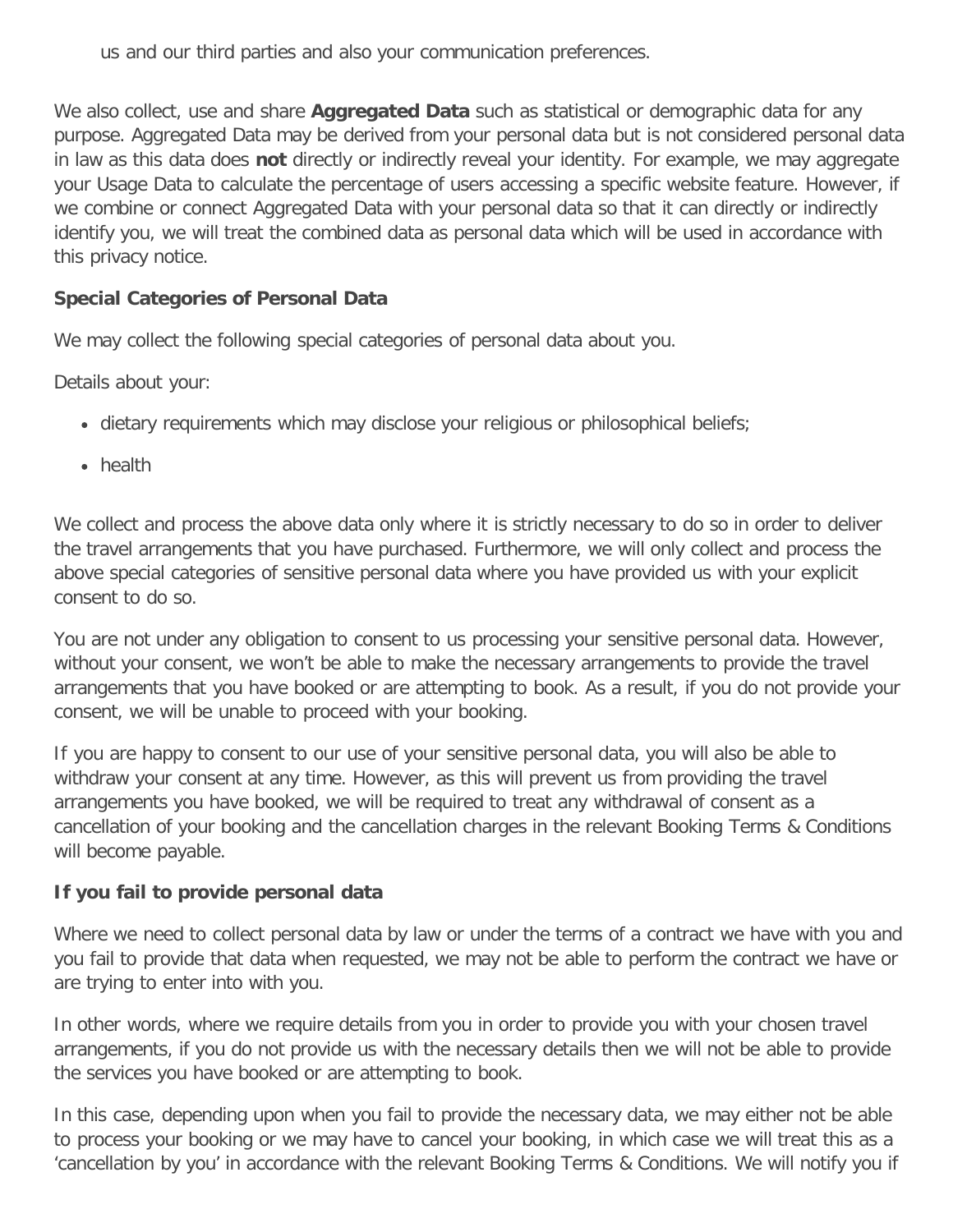we are unable to process a booking or are required to cancel a booking for this reason.

# <span id="page-4-0"></span>**HOW YOUR PERSONAL DATA IS COLLECTED?**

We use different methods to collect data from and about you including through:

#### **(A) Direct interactions**

You may give us your Identity, Contact and Financial Data by filling in forms or by corresponding with us by post, phone, email or otherwise. This includes personal data you provide when you:

- make a booking for travel arrangements;
- requesting a quotation from us or making an enquiry;
- subscribe to our newsletter or other publications;
- Complaint handling/dispute resolution;
- request marketing to be sent to you;
- enter a competition, promotion or survey;
- give us some feedback.

#### **(B) Automated technologies or interactions**

As you interact with our website, we may automatically collect Technical Data about your equipment, browsing actions and patterns.

We collect this personal data by using cookies, server logs and other similar technologies. We may also receive Technical Data about you if you visit other websites employing our cookies. Please see our cookie policy [here](https://www.traveltrolley.co.uk/cookies-policy/) for further details.

#### **(C) Third parties**

We may receive personal data about you from various third parties as set out below:

- Technical Data from the following parties:
	- i. analytics providers such as Google based outside the EU;
	- ii. advertising networks such as Facebook based inside the EU; and
	- iii. search information providers such as Google and Bing based outside the EU;
	- iv. Affiliate companies such as Affiliate Future, based within the United Kingdom.
- Contact, Financial and Transaction Data from providers of technical, payment and delivery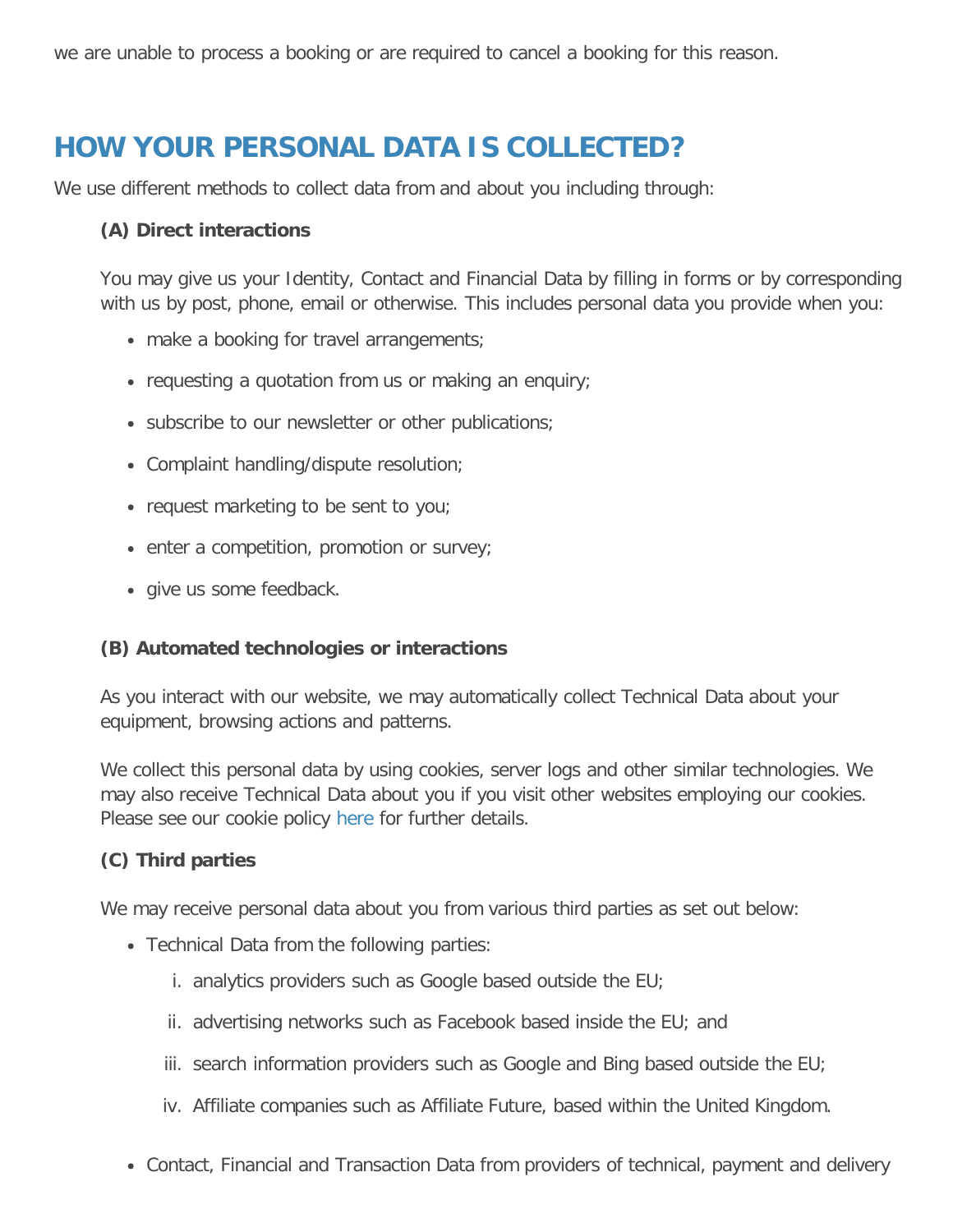## <span id="page-5-0"></span>**HOW WE USE YOUR PERSONAL DATA**

We will only use your personal data when the law allows us to. Most commonly, we will use your personal data in the following circumstances:

- Where we need to perform the contract we are about to enter into or have entered into with you.
- Where it is necessary for our legitimate interests (or those of a third party) and your interests and fundamental rights do not override those interests.
- Where we need to comply with a legal or regulatory obligation.

Generally we do not rely on consent as a legal basis for processing your personal data other than in relation to sending direct marketing communications to you via email or text message. You have the right to withdraw consent to marketing at any time by [contacting us](https://www.traveltrolley.co.uk/contact-us/).

#### **Purposes for which we will use your personal data**

We have set out below, in a table format, a description of all the ways we plan to use your personal data, and which of the legal bases we rely on to do so. We have also identified what our legitimate interests are where appropriate.

Note that we may process your personal data for more than one lawful ground depending on the specific purpose for which we are using your data. Please [contact us](https://www.traveltrolley.co.uk/contact-us/) if you need details about the specific legal ground we are relying on to process your personal data where more than one ground has been set out in the table below.

| <b>Purpose/Activity</b>                                                                                                                     | Type of data                                                                                                   | Lawful basis for processing<br>including basis of legitimate<br>interest                                               |
|---------------------------------------------------------------------------------------------------------------------------------------------|----------------------------------------------------------------------------------------------------------------|------------------------------------------------------------------------------------------------------------------------|
| To register you as a new customer.                                                                                                          | $(a)$ Identity;<br>(b) Contact.                                                                                | Performance of a contract with you.                                                                                    |
| To process and deliver your booking<br>including: (a) Manage payments,<br>fees and charges;<br>(b) Collect and recover money owed<br>to us. | (a) Identity;<br>(b) Contact;<br>(c) Financial;<br>(d) Transaction;<br>(e) Marketing<br>and<br>Communications. | (a) Performance of a contract with you;<br>(b) Necessary for our legitimate<br>interests (to recover debts due to us). |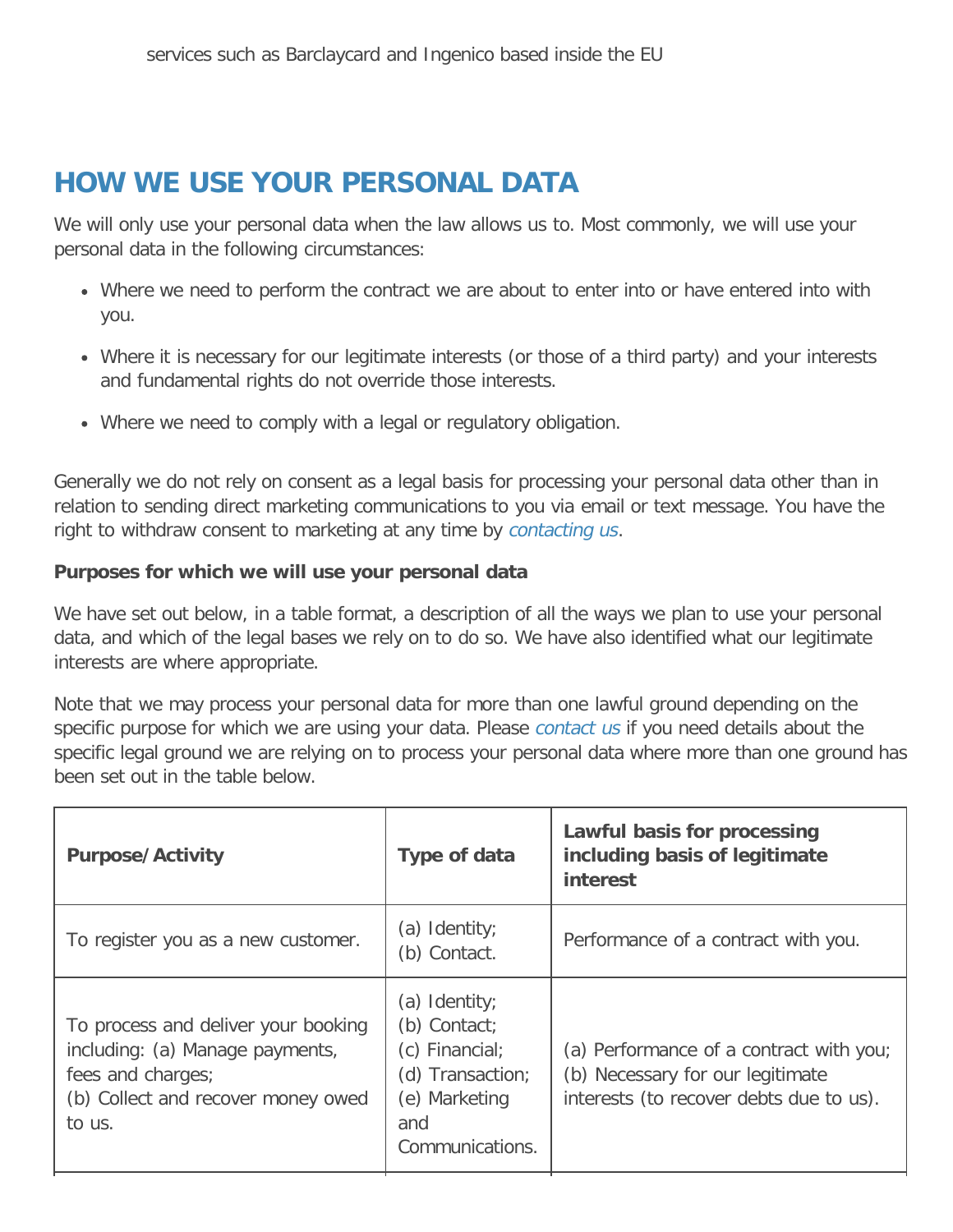| To manage our relationship with you<br>which will include: (a) Notifying you<br>about changes to our terms or<br>privacy policy;<br>(b) Asking you to leave a review or<br>take a survey. | (a) Identity;<br>(b) Contact;<br>(c) Profile;<br>(d) Marketing<br>and<br>Communications.                           | (a) Performance of a contract with you;<br>(b) Necessary to comply with a legal<br>obligation;<br>(c) Necessary for our legitimate<br>interests (to keep our records updated<br>and to study how customers use our<br>products/services).                                                                        |
|-------------------------------------------------------------------------------------------------------------------------------------------------------------------------------------------|--------------------------------------------------------------------------------------------------------------------|------------------------------------------------------------------------------------------------------------------------------------------------------------------------------------------------------------------------------------------------------------------------------------------------------------------|
| To enable you to partake in a prize<br>draw, competition or complete a<br>survey.                                                                                                         | (a) Identity;<br>(b) Contact;<br>(c) Profile;<br>(d) Usage;<br>(e) Marketing<br>and<br>Communications.             | (a) Performance of a contract with you;<br>(b) Necessary for our legitimate<br>interests (to study how customers use<br>our products/services, to develop them<br>and grow our business).                                                                                                                        |
| To administer and protect our<br>business and this website (including<br>troubleshooting, data analysis,<br>testing, system maintenance,<br>support, reporting and hosting of<br>data).   | (a) Identity;<br>(b) Contact;<br>(c) Technical.                                                                    | (a) Necessary for our legitimate<br>interests (for running our business,<br>provision of administration and IT<br>services, network security, to prevent<br>fraud and in the context of a business<br>reorganisation or group restructuring<br>exercise);<br>(b) Necessary to comply with a legal<br>obligation. |
| To deliver relevant website content<br>and advertisements to you and<br>measure or understand the<br>effectiveness of the advertising we<br>serve to you                                  | (a) Identity<br>(b) Contact<br>(c) Profile<br>(d) Usage<br>(e) Marketing<br>and<br>Communications<br>(f) Technical | Necessary for our legitimate interests<br>(to study how customers use our<br>products/services, to develop them, to<br>grow our business and to inform our<br>marketing strategy)                                                                                                                                |
| To use data analytics to improve our<br>website, products/services,<br>marketing, customer relationships<br>and experiences                                                               | (a) Technical<br>(b) Usage                                                                                         | Necessary for our legitimate interests<br>(to define types of customers for our<br>products and services, to keep our<br>website updated and relevant, to<br>develop our business and to inform our<br>marketing strategy)                                                                                       |
| To make suggestions and<br>recommendations to you about<br>goods or services that may be of                                                                                               | (a) Identity<br>(b) Contact<br>(c) Technical<br>(d) Usage                                                          | Necessary for our legitimate interests<br>(to develop our products/services and<br>grow our business)                                                                                                                                                                                                            |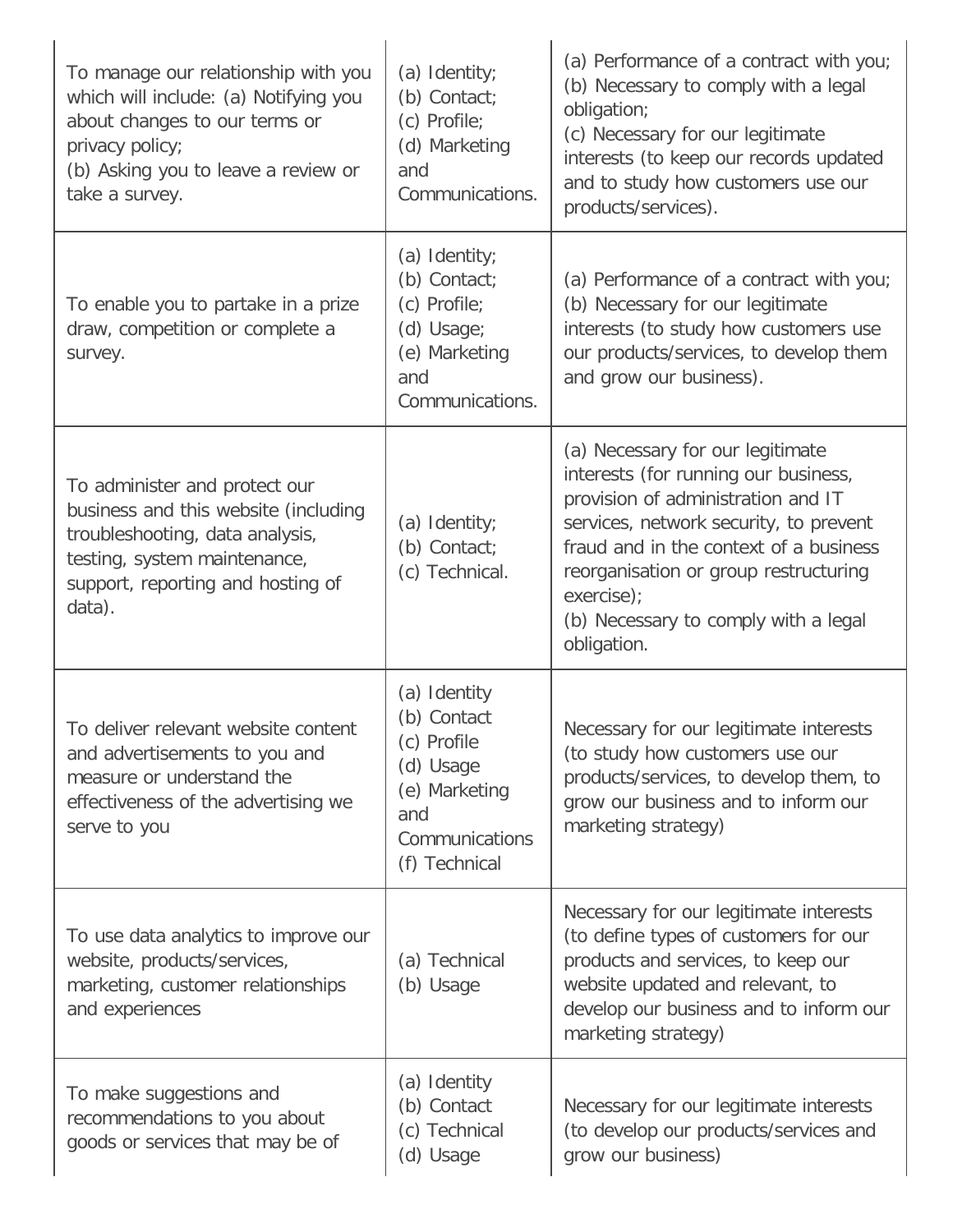#### **Marketing**

We strive to provide you with choices regarding certain personal data uses, particularly around marketing and advertising.

#### **Promotional offers from us**

We may use your Identity, Contact, Technical, Usage and Profile Data to form a view on what we think you may want or need, or what may be of interest to you. This is how we decide which products, services and offers may be relevant for you (we call this marketing).

You will receive email and text marketing communications from us if you have requested information from us or purchased services from us and, in each case, you have not opted out of receiving that marketing.

We will also send you brochures and other marketing communications through the post, relying on our legitimate interest as a business to develop our products/services and grow our business, to do so. You can opt-out of receiving this postal marketing at any time by [contacting us](https://www.traveltrolley.co.uk/contact-us/).

#### **Third-party marketing**

We will get your express opt-in consent before we share your personal data with any company outside the Southall Travel group of companies for marketing purposes.

#### **Opting out**

You can ask us or third parties to stop sending you marketing messages at any time by following the opt-out links on any marketing message sent to you or by *[contacting us](https://www.traveltrolley.co.uk/contact-us/)* at any time.

Where you opt out of receiving these marketing messages, this will not apply to personal data that you have provided to us as a result of a purchase of travel services or other such transactions.

#### **Cookies**

You can set your browser to refuse all or some browser cookies, or to alert you when websites set or access cookies. If you disable or refuse cookies, please note that some parts of this website may become inaccessible or not function properly. For more information about the cookies we use, please see [COOKIE POLICY](https://www.traveltrolley.co.uk/cookies-policy/)[.](https://www.traveltrolley.co.uk/cookies-policy/)

#### **Change of purpose**

We will only use your personal data for the purposes for which we collected it, unless we reasonably consider that we need to use it for another reason and that reason is compatible with the original purpose. If you wish to get an explanation as to how the processing for the new purpose is compatible with the original purpose, please [contact us](https://www.traveltrolley.co.uk/contact-us/).

If we need to use your personal data for an unrelated purpose, we will notify you and we will explain the legal basis which allows us to do so.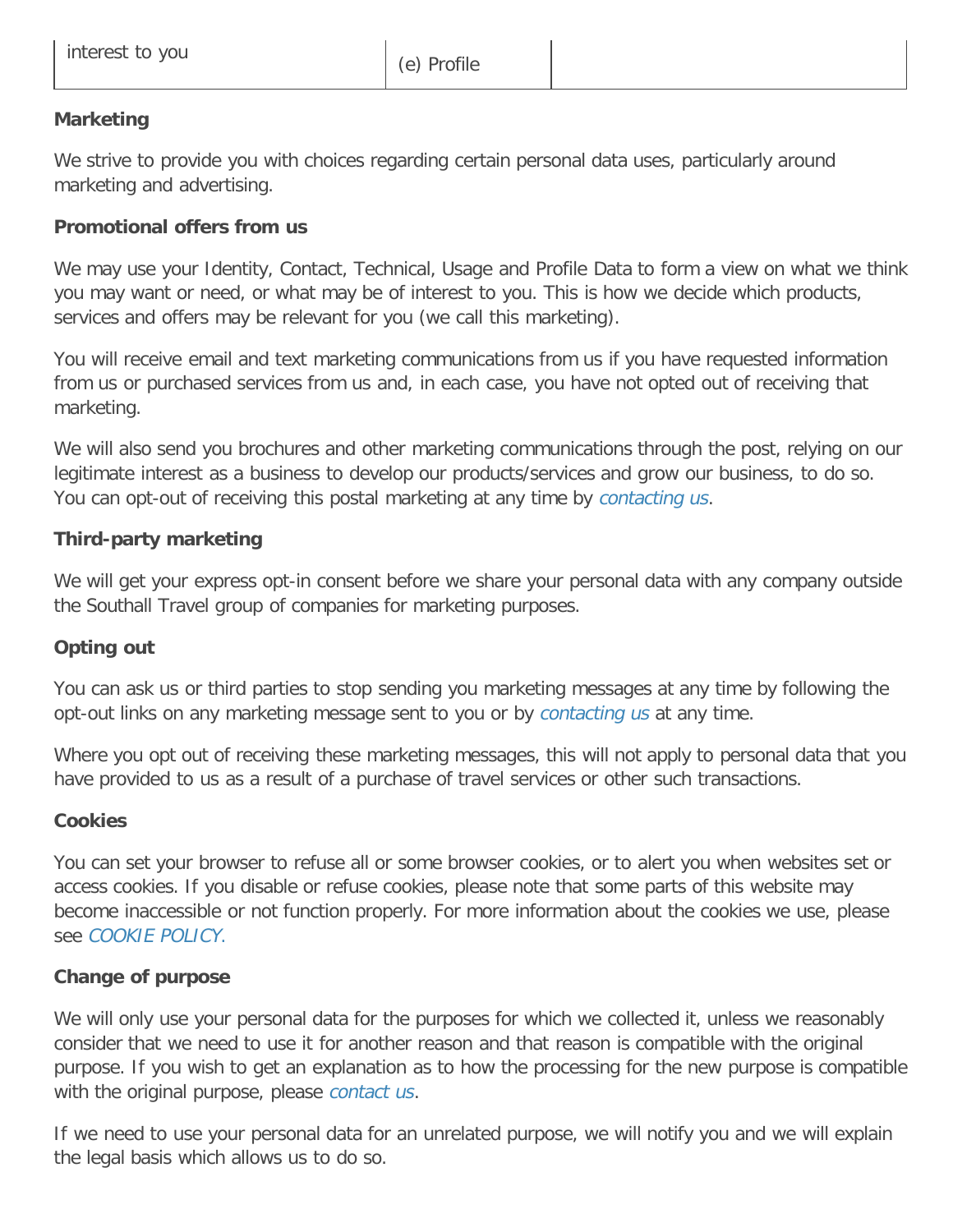Please note that we may process your personal data without your knowledge or consent, in compliance with the above rules, where this is required or permitted by law.

# <span id="page-8-0"></span>**DISCLOSURES OF YOUR PERSONAL DATA**

We may have to share your personal data with the parties set out below for the purposes set out in the table in paragraph 4 above.

- Internal Third Parties as set out in the Glossary.
- External Third Parties as set out in the Glossary.
- Specific third parties, such as Onkar Infotech Private Limited, a company based outside the EEA which provides us with our call centre function.
- Third parties to whom we may choose to sell, transfer, or merge parts of our business or our assets. Alternatively, we may seek to acquire other businesses or merge with them. If a change happens to our business, then the new owners may use your personal data in the same way as set out in this privacy notice.

We require all third parties to respect the security of your personal data and to treat it in accordance with the law. We do not allow our third-party service providers to use your personal data for their own purposes and only permit them to process your personal data for specified purposes and in accordance with our instructions.

# <span id="page-8-1"></span>**INTERNATIONAL TRANSFERS**

Many of our external third parties are based outside the EEA so their processing of your personal data will involve a transfer of data outside the EEA.

Where you have requested a booking for travel arrangements which are located or otherwise due to be fulfilled outside the EEA, we will have to transfer your personal data to the suppliers fulfilling or providing those travel arrangements outside the EEA in order to make your booking and for those suppliers to be able to provide you with the travel arrangements you have booked. Where we are unable to rely on one of the safeguards outlined below when transferring data to those suppliers outside the EEA, we will rely on the derogation under Article 49 of the GDPR in order to transfer your personal data to countries outside the EEA (as the transfer relates to the performance of a contract for your benefit), and you hereby permit us to do so. You also acknowledge that where your personal data is transferred outside the EEA, controls on data protection may not be as wide as the legal requirements within the EEA.

For all other transfers of data, whenever your personal data is transferred outside the EEA, we ensure a similar degree of protection is afforded to it by ensuring at least one of the following safeguards is implemented: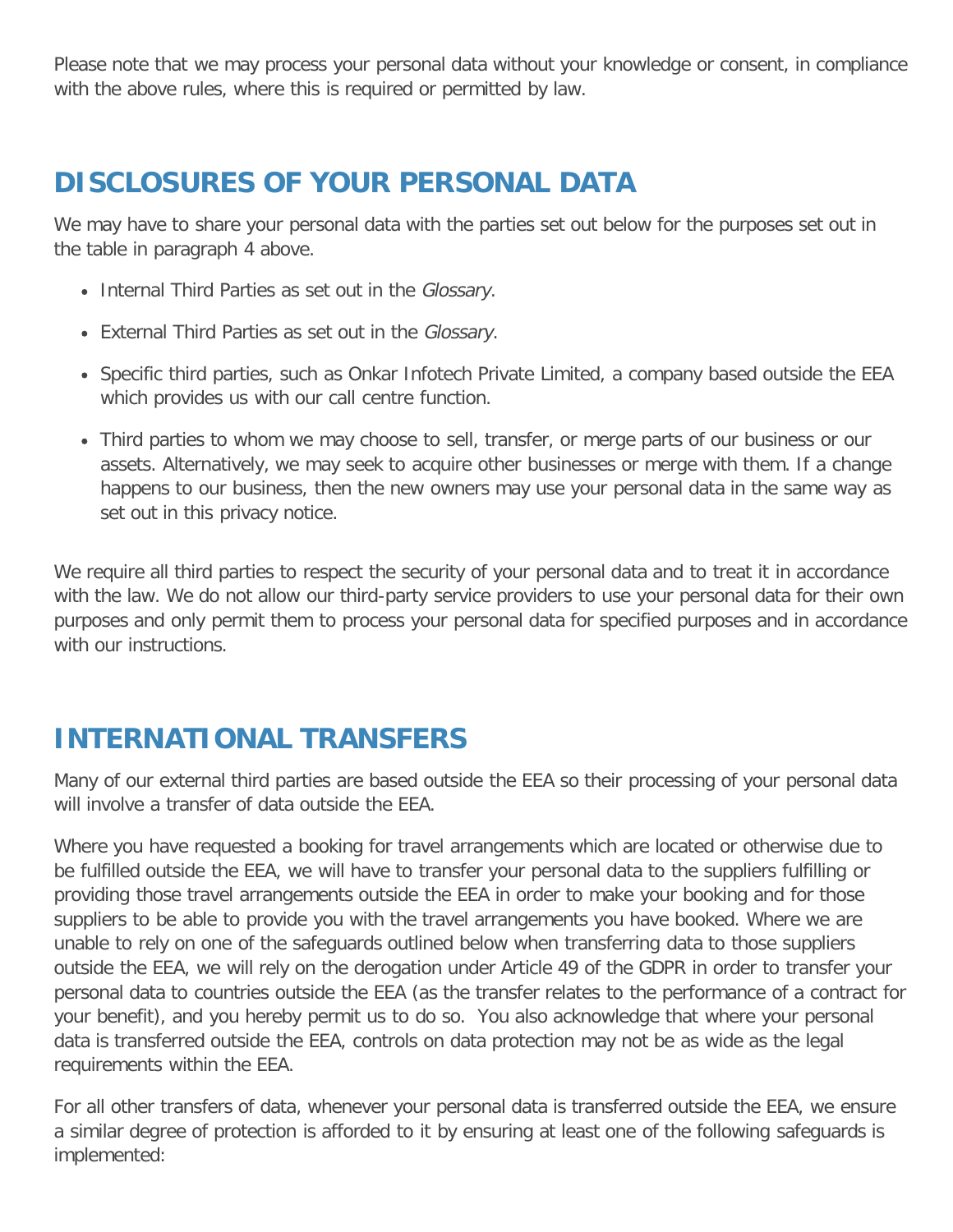- We will only transfer your personal data to countries that have been deemed to provide an adequate level of protection for personal data by the European Commission. For further details, see [European Commission: Adequacy of the protection of personal data in non-EU countries](https://ec.europa.eu/info/law/law-topic/data-protection/data-transfers-outside-eu/adequacy-protection-personal-data-non-eu-countries_en).
- Where we use certain service providers, we may use specific contracts approved by the European Commission which give personal data the same protection it has in Europe. For further details, see [European Commission: Model contracts for the transfer of personal data to third countries](https://ec.europa.eu/info/law/law-topic/data-protection/data-transfers-outside-eu/model-contracts-transfer-personal-data-third-countries_en).
- Where we use providers based in the US, we may transfer data to them if they are part of the Privacy Shield which requires them to provide similar protection to personal data shared between the Europe and the US. For further details, see [European Commission: EU-US Privacy Shield](https://ec.europa.eu/info/law/law-topic/data-protection/data-transfers-outside-eu/eu-us-privacy-shield_en).

Please [contact us](https://www.traveltrolley.co.uk/contact-us/) if you want further information on the specific mechanism used by us when transferring your personal data out of the EEA.

# <span id="page-9-0"></span>**DATA SECURITY**

We have put in place appropriate security measures to prevent your personal data from being accidentally lost, used or accessed in an unauthorised way, altered or disclosed. In addition, we limit access to your personal data to those employees, agents, contractors and other third parties who have a business need to know. They will only process your personal data on our instructions and they are subject to a duty of confidentiality.

We have put in place procedures to deal with any suspected personal data breach and will notify you and any applicable regulator of a breach where we are legally required to do so.

## <span id="page-9-1"></span>**DATA RETENTION**

#### **How long will you use my personal data for?**

We will only retain your personal data for as long as necessary to fulfil the purposes we collected it for, including for the purposes of satisfying any legal, accounting, or reporting requirements.

To determine the appropriate retention period for personal data, we consider the amount, nature, and sensitivity of the personal data, the potential risk of harm from unauthorised use or disclosure of your personal data, the purposes for which we process your personal data and whether we can achieve those purposes through other means, and the applicable legal requirements.

By law we have to keep basic information about our customers (including Contact, Identity, Financial and Transaction Data) for seven years after they cease being customers for legal and tax purposes.

In some circumstances you can ask us to delete your data: see Request erasure below for further information.

In some circumstances we may anonymise your personal data (so that it can no longer be associated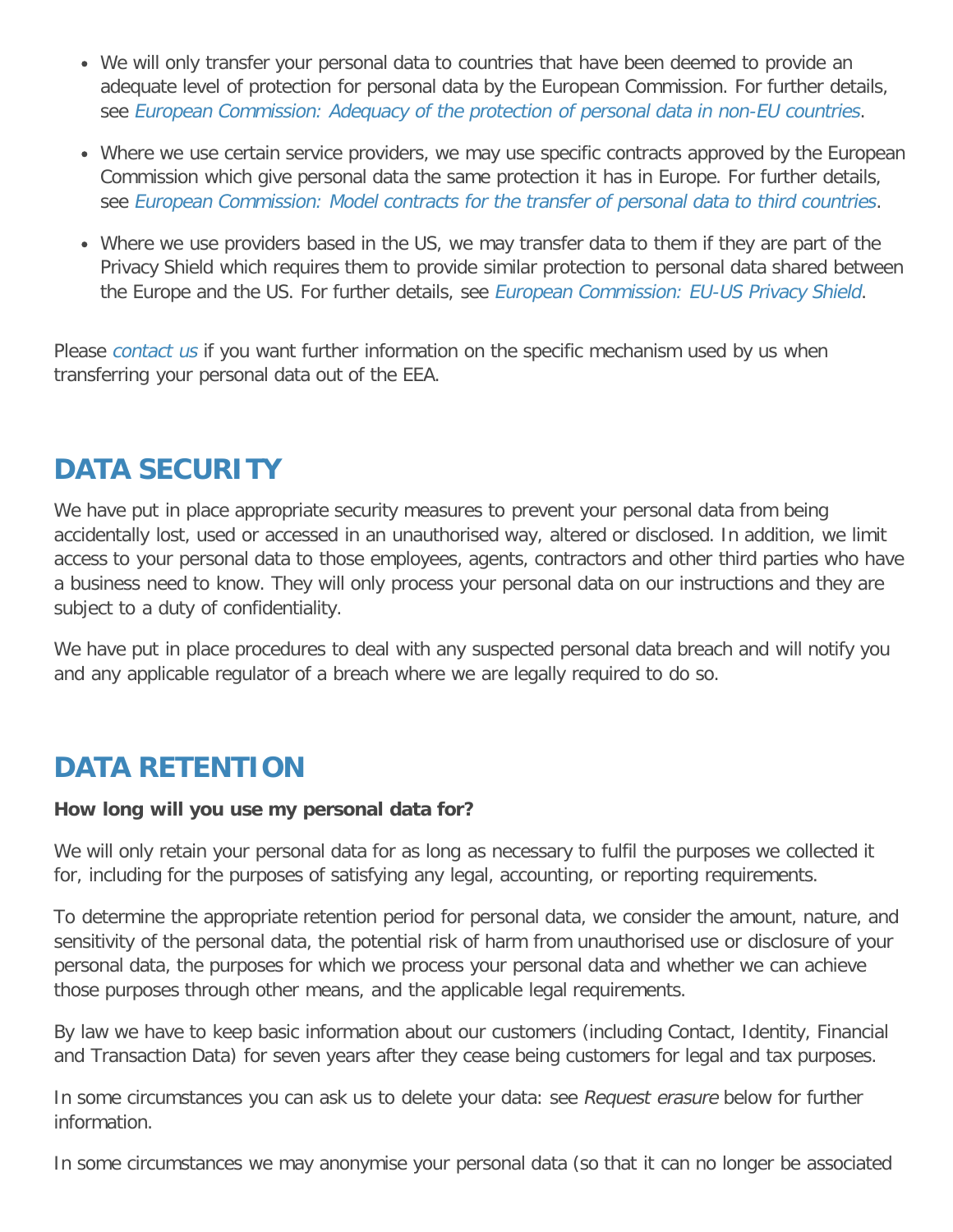with you) for research or statistical purposes in which case we may use this information indefinitely without further notice to you.

# <span id="page-10-0"></span>**YOUR LEGAL RIGHTS**

Under certain circumstances, you have rights under data protection laws in relation to your personal data. Please click on the links below to find out more about these rights:

- Request access to your personal data.
- Request correction of your personal data.
- Request erasure of your personal data.
- Object to processing of your personal data.
- Request restriction of processing your personal data.
- Request transfer of your personal data.
- Right to withdraw consent.

If you wish to exercise any of the rights set out above, please [contact us](https://www.traveltrolley.co.uk/contact-us/).

#### **No fee usually required**

You will not have to pay a fee to access your personal data (or to exercise any of the other rights). However, we may charge a reasonable fee if your request is clearly unfounded, repetitive or excessive. Alternatively, we may refuse to comply with your request in these circumstances.

#### **What we may need from you**

We may need to request specific information from you to help us confirm your identity and ensure your right to access your personal data (or to exercise any of your other rights). This is a security measure to ensure that personal data is not disclosed to any person who has no right to receive it. We may also contact you to ask you for further information in relation to your request to speed up our response.

#### **Time limit to respond**

We try to respond to all legitimate requests within one month. Occasionally it may take us longer than a month if your request is particularly complex or you have made a number of requests. In this case, we will notify you and keep you updated.

# <span id="page-10-1"></span>**GLOSSARY**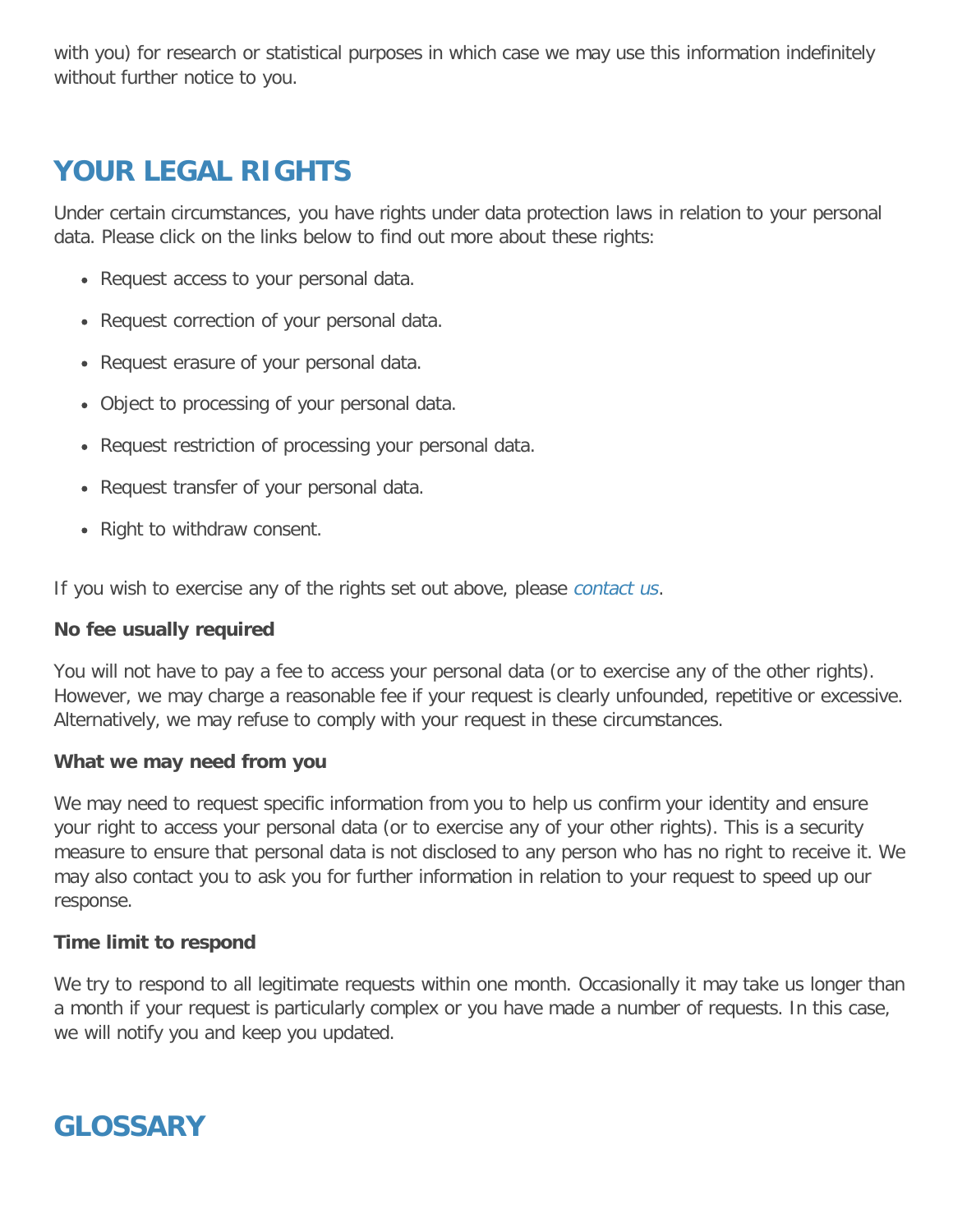#### **LAWFUL BASIS**

- **Legitimate Interest** means the interest of our business in conducting and managing our business to enable us to give you the best service and the best and most secure experience. We make sure we consider and balance any potential impact on you (both positive and negative) and your rights before we process your personal data for our legitimate interests. We do not use your personal data for activities where our interests are overridden by the impact on you (unless we have your consent or are otherwise required or permitted to by law). You can obtain further information about how we assess our legitimate interests against any potential impact on you in respect of specific activities by [contacting us.](https://www.traveltrolley.co.uk/contact-us/)
- **Performance of Contract** means processing your data where it is necessary for the performance of a contract to which you are a party or to take steps at your request before entering into such a contract.
- **Comply with a legal or regulatory obligation** means processing your personal data where it is necessary for compliance with a legal or regulatory obligation that we are subject to.

## **THIRD PARTIES**

#### **External Third Parties**

- i. Suppliers of travel services, such as airlines, hotels and transport providers acting as processors based within and outside the EEA who provide the travel services that make up any booking of travel services that you make with us.
- ii. Service providers acting as processors based within and outside the EEA who provide IT, call centre and system administration services.
- iii. Professional advisers acting as processors or joint controllers including lawyers, bankers, auditors and insurers based in the United Kingdom who provide consultancy, banking, legal, insurance and accounting services.
- iv. HM Revenue & Customs, regulators and other authorities acting as processors or joint controllers based in the United Kingdom who require reporting of processing activities in certain circumstances.

### **YOUR LEGAL RIGHTS**

You have the right to:

- **Request access** to your personal data (commonly known as a "data subject access request"). This enables you to receive a copy of the personal data we hold about you and to check that we are lawfully processing it.
- **Request correction** of the personal data that we hold about you. This enables you to have any incomplete or inaccurate data we hold about you corrected, though we may need to verify the accuracy of the new data you provide to us.